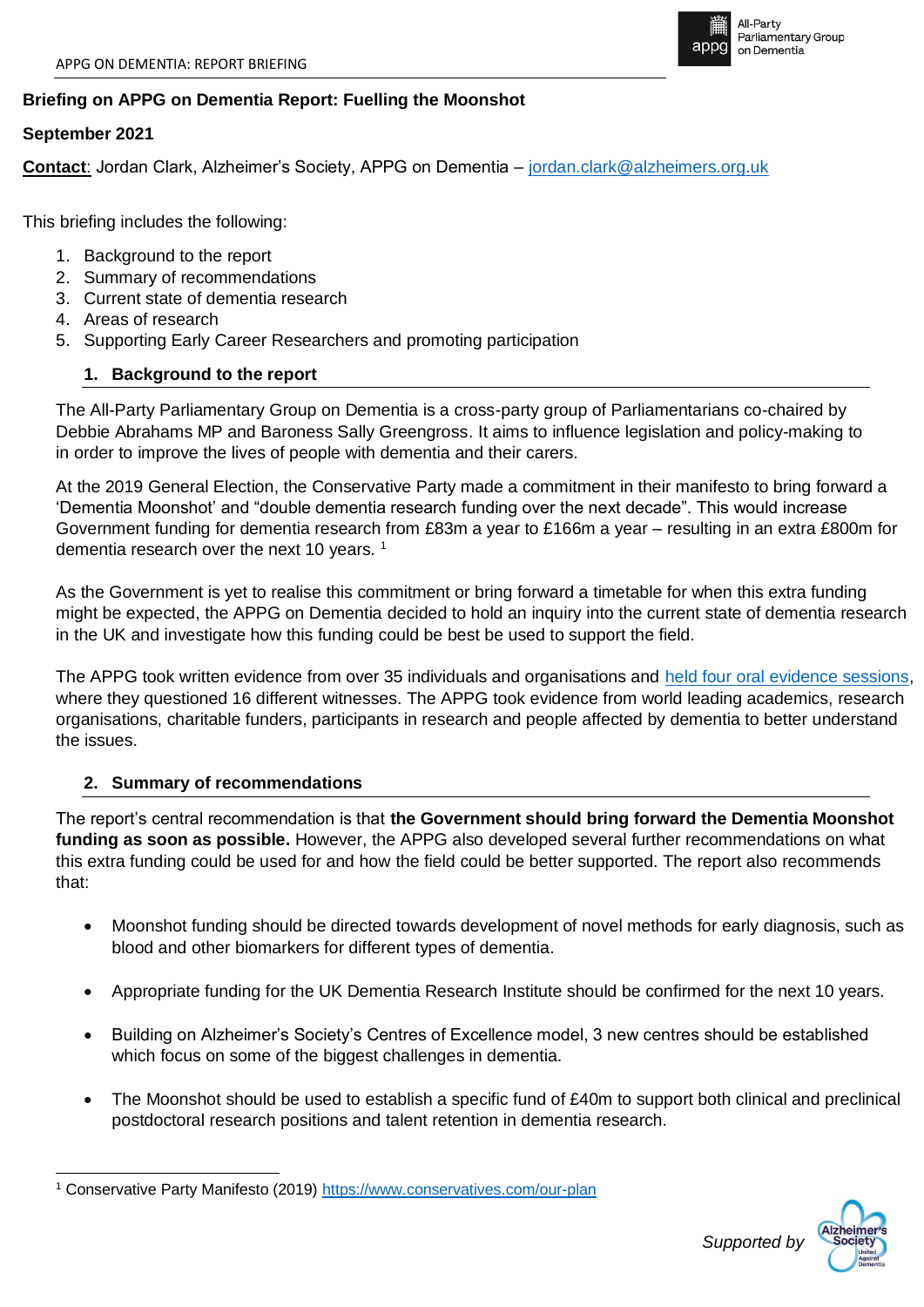

- The Government develops a Longitude Prize for dementia, which would support the development of novel technologies.
- The Government works with Join Dementia Research and NHS authorities to move JDR to an opt out model, with all newly diagnosed patients receiving a letter within 3 months of their diagnosis with information on how they can take part in research and the option to leave the database. They should also work to address data gaps by integrating JDR with electronic patient records.
- The newly-created Office for Health Promotion launches public information campaigns to explain how the public can take steps to reduce their dementia risk

# **3. Current state of dementia research in the UK**

The APPG's inquiry sought to understand the current state of dementia research in the UK, with particular interest in the impact the pandemic has had on the field.

# Dementia research and the economy

Between 2010 and 2018, government funding for dementia research increased from £28.2m to £82.5m. Despite this welcome increase, the report finds that dementia research remains relatively underfunded when compared to other conditions. For example, government research funding for cancer is almost 3 times higher than that for dementia – despite dementia the UKs leading cause of death. $<sup>2</sup>$ </sup>

Government spending on research can also act as a catalyst to unlock further private funding. A study conducted by Oxford Economics in September 2020 found that each £1 of public research and development funding stimulates between £1.96 and £2.34 of private investment over the next 15 years.<sup>3</sup>

On this basis, an extra 'Moonshot' investment of £800m over the next decade, as promised by government, could unlock additional private investment of £1.6bn – £1.8bn.

### Impacts of the pandemic on dementia research

Throughout the pandemic, many laboratories have had to be closed and/or have had their research suspended. The inability to access labs has affected many projects and has heavily impacted on research productivity.

The Group heard how preparations for research, including the development of cell structures and waiting for animals to reach the appropriate levels of maturity for testing, can take many months. The sudden impact of the pandemic has unfortunately put many of these investigations on indefinite hold.

The pandemic has had a devastating effect on the financial landscape of dementia research. Medical research charities, who fund 51% of all medical research in the UK, have seen their ability to fundraise drastically reduced. 4

A survey from Alzheimer's Society, conducted in April 2021, found that 85% of researchers reported that the pandemic has led to fewer funding opportunities being available to them.<sup>5</sup>

<sup>&</sup>lt;u>public and private funding - GOV.UK (www.gov.uk)</u><br><sup>4</sup> Association of Medical Research Charities (2020). Covid-19 impacts on medical research charities. [Online] Available at https://www.amrc.org.uk/Covid-19-the-risk-to-am <sup>5</sup> **Alzheimer's Society 2021 Survey into funding oppourtunies for researchers post pandemic**



<sup>&</sup>lt;sup>2</sup> Alzheimer's Research UK (2019). Deaths due to dementia. [Online] Available at https://www.den <sup>3</sup> Department of Business Energy & Industrial Strategy (2021). The relationship between public and private R&D funding. [Online] Available at Research and private R&D funding. [Online] Available at Research and private R&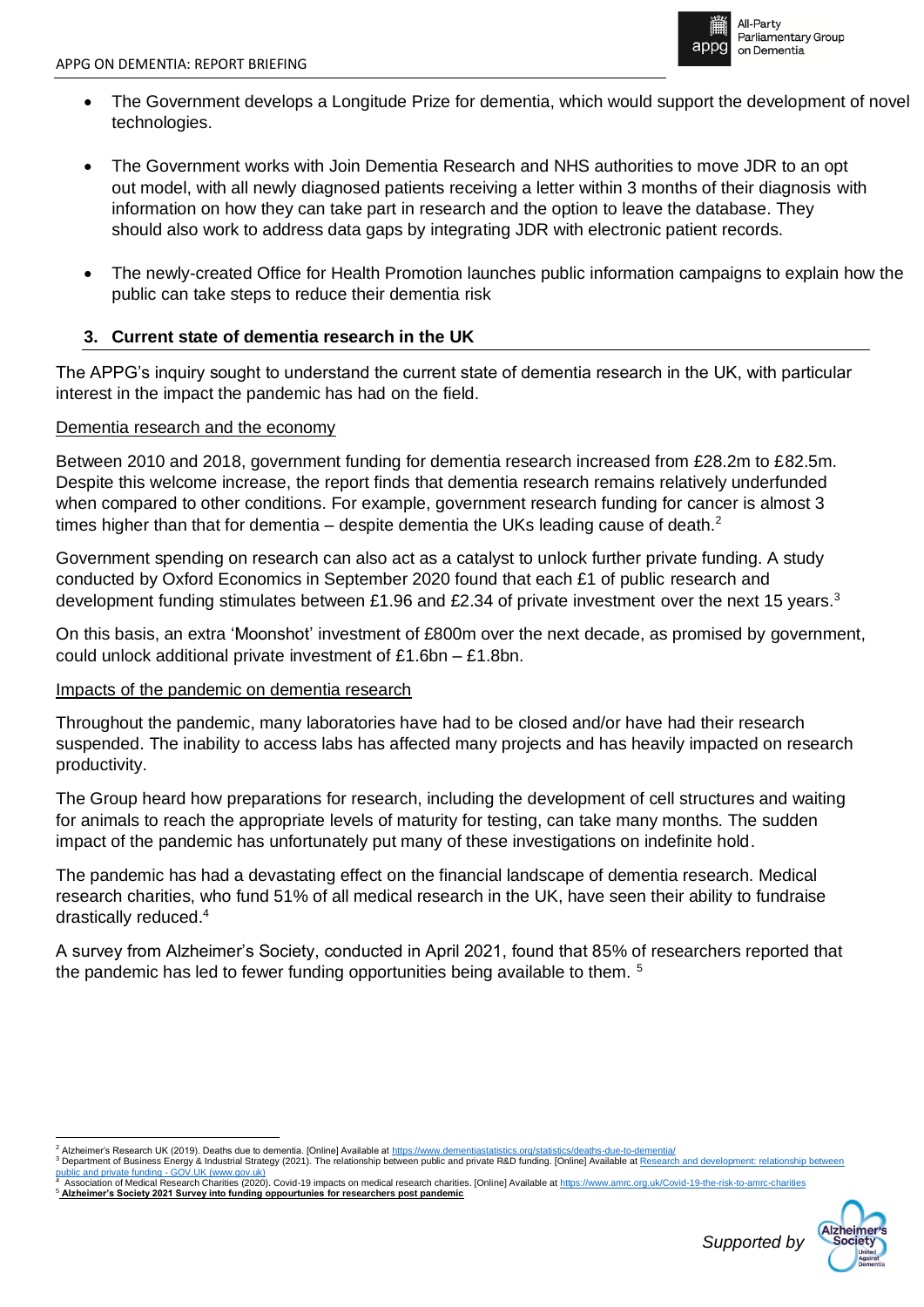

# **4. Areas of research**

To develop recommendations and better understand the state of dementia research in the UK, the APPG sought to investigate several fields of research within the dementia research sector. These were:

Prevention research: The group heard in evidence how there is already a good scientific understanding of some of risk factors that can contribute to people developing dementia, including the 12 modifiable risk factors to reduce dementia risk as set out in a 2020 Lancet report.<sup>6</sup>

Despite this scientific understanding, there is generally little understanding amongst the public of how changes to their behaviour could reduce their risk of developing dementia. Alzheimer's Research UK's 'Dementia Attitudes Monitor' from 2018 showed that just 34% of people thought they could reduce their risk of developing dementia.<sup>7</sup>

The Group also took evidence from former England ruby player, Ben Kay. Ben discussed his participation in the PREVENT programme, a research initiative which follows healthy people throughout mid-life as well as some elite sportspeople in contact sports to monitor changes in their brain and identify the very earliest signs of dementia.

Biomedical research: Respondents to the inquiry expressed concerns that clinical trials can present many practical problems for the researchers running them. Respondents said that trials were difficult to fund – making the case for the Government's Dementia Moonshot even more important. The APPG heard how investment across the entire research pathway is imperative if research breakthroughs are to reach patients. By attracting more late-stage clinical trials, UK patients will have the best chance to get early access to potentially lifechanging treatments.

The APPG heard that there are many great centres in the UK carrying out important biomedical research, including the UK Dementia Research Institute. The UKDRI was highlighted in evidence as being a particular strength in the UK's research infrastructure and the APPG recommends that it should continued to be supported.

Early detection and diagnosis: The APPG took repeated evidence which highlighted that the current diagnostic methods in use for dementia are often costly and not suitable for use on a large-scale, or geographically inaccessible to much of the UK population. It was recommended that the research sector, private industry, and funders of research must come together to develop a more cost-effective approach to detecting the signs of diseases that cause dementia.

The APPG also heard how clinical translational research in this field, which investigates how discoveries generated in the laboratory or pre-clinical studies can be best applied, would lead to a greater understanding of the causes of dementia, and thus lead to earlier detection.

Care research and technology: The report finds that there are few services or approaches to care that are based on tested evidence. The Wellbeing and Health for People Living with Dementia (WHELD) project, funded by the National Institute for Health Research, starkly demonstrated this lack of evidence-based care. In a review of 170 training manuals for person-centred care in dementia, researchers found that just four provided evidence that methods had worked when tested in a research setting.<sup>8</sup>

The report recognises the work of the Centres of Excellence for dementia research at universities across the UK, and recommends these models should be replicated further.

<sup>7</sup> https://www.alzheimersresearchuk.org/half-of-uk-adults-cant-identify-single-key-risk-factor-for-dementia/ 8 National Institute for Health Research (2020). WHELD Programme. [Online] Available at https://evidence.nihr. ac.uk/alert/wheld-dementia-care-homes-person-centred-care.



<sup>//</sup>www.thelancet.com/article/S0140-6736(20)30367-6/fullt